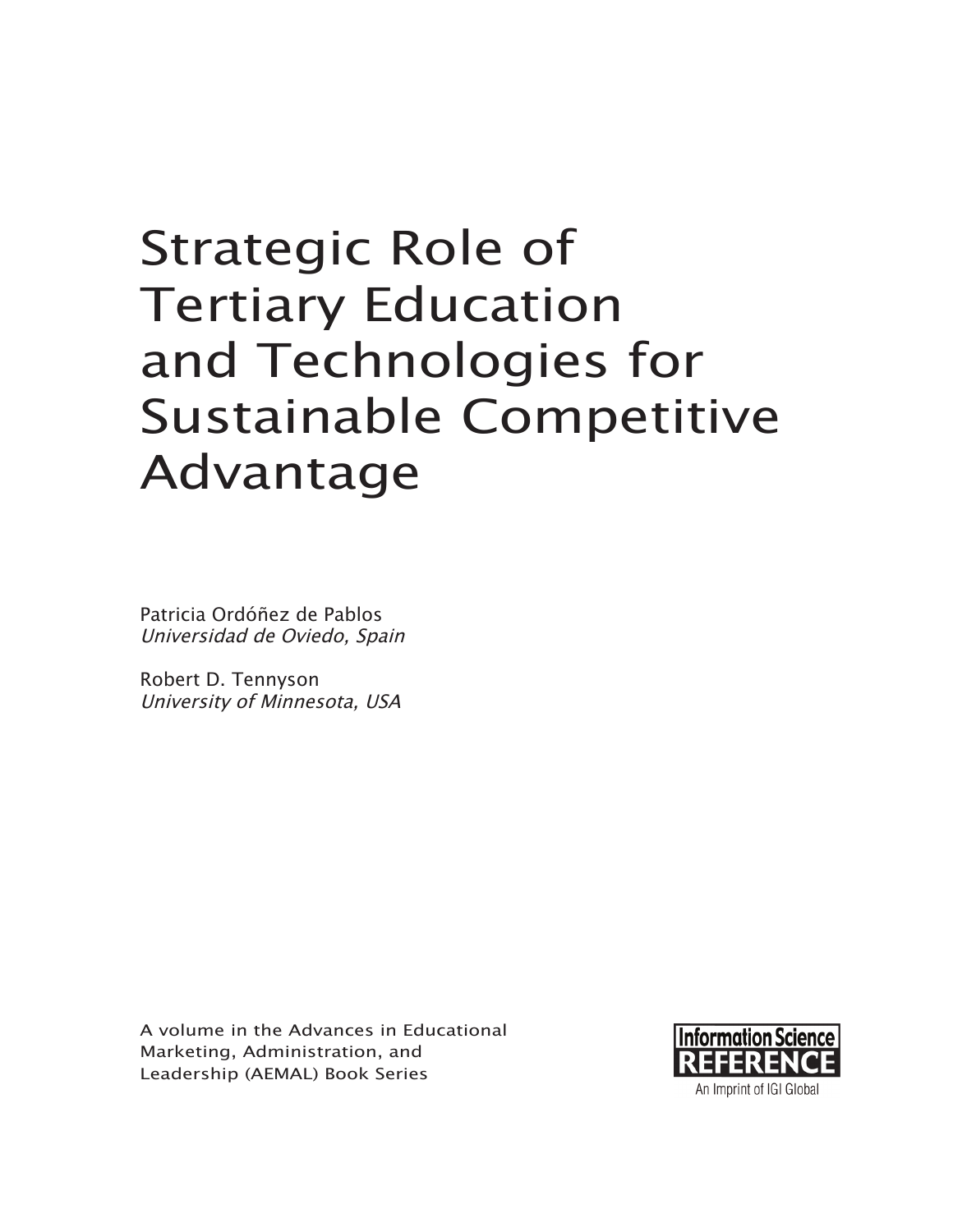| Managing Director:                    |  |
|---------------------------------------|--|
| <b>Editorial Director:</b>            |  |
| Production Manager:                   |  |
| <b>Publishing Systems Analyst:</b>    |  |
| Development Editor:                   |  |
| <b>Assistant Acquisitions Editor:</b> |  |
| Typesetter:                           |  |
| Cover Design:                         |  |

Lindsay Johnston Joel Gamon Jennifer Yoder Adrienne Freeland Christine Smith Kayla Wolfe Lisandro Gonzalez Jason Mull

Published in the United States of America by

Information Science Reference (an imprint of IGI Global) 701 E. Chocolate Avenue Hershey PA 17033 Tel: 717-533-8845 Fax: 717-533-8661 E-mail: cust@igi-global.com Web site: http://www.igi-global.com

Copyright © 2013 by IGI Global. All rights reserved. No part of this publication may be reproduced, stored or distributed in any form or by any means, electronic or mechanical, including photocopying, without written permission from the publisher. Product or company names used in this set are for identification purposes only. Inclusion of the names of the products or companies does not indicate a claim of ownership by IGI Global of the trademark or registered trademark.

#### Library of Congress Cataloging-in-Publication Data

Strategic role of tertiary education and technologies for sustainable competitive advantage / Patricia Ordonez de Pablos and Robert D. Tennyson, editors.

pages cm

Includes bibliographical references and index.

 Summary: "This book explores how education enables social and economic development through the targeted training of human capital and the evaluation and dissemination of knowledge resources across generations"--Provided by publisher. ISBN 978-1-4666-4233-1 (hardcover) -- ISBN 978-1-4666-4234-8 (ebook) -- ISBN 978-1-4666-4235-5 (print & perpetual access) 1. Education, Higher--Economic aspects. 2. Economic development--Effect of education on. 3. Organizational learning. 4. Educational technology. 5. Information technology. I. Ordonez de Pablos, Patricia, 1975- II. Tennyson, Robert D.

 LC67.6.S76 2013 338.43378--dc23

#### 2013011327

This book is published in the IGI Global book series Advances in Educational Marketing, Administration, and Leadership (AEMAL) Book Series (ISSN: 2326-9022; eISSN: 2326-9030)

British Cataloguing in Publication Data

A Cataloguing in Publication record for this book is available from the British Library.

All work contributed to this book is new, previously-unpublished material. The views expressed in this book are those of the authors, but not necessarily of the publisher.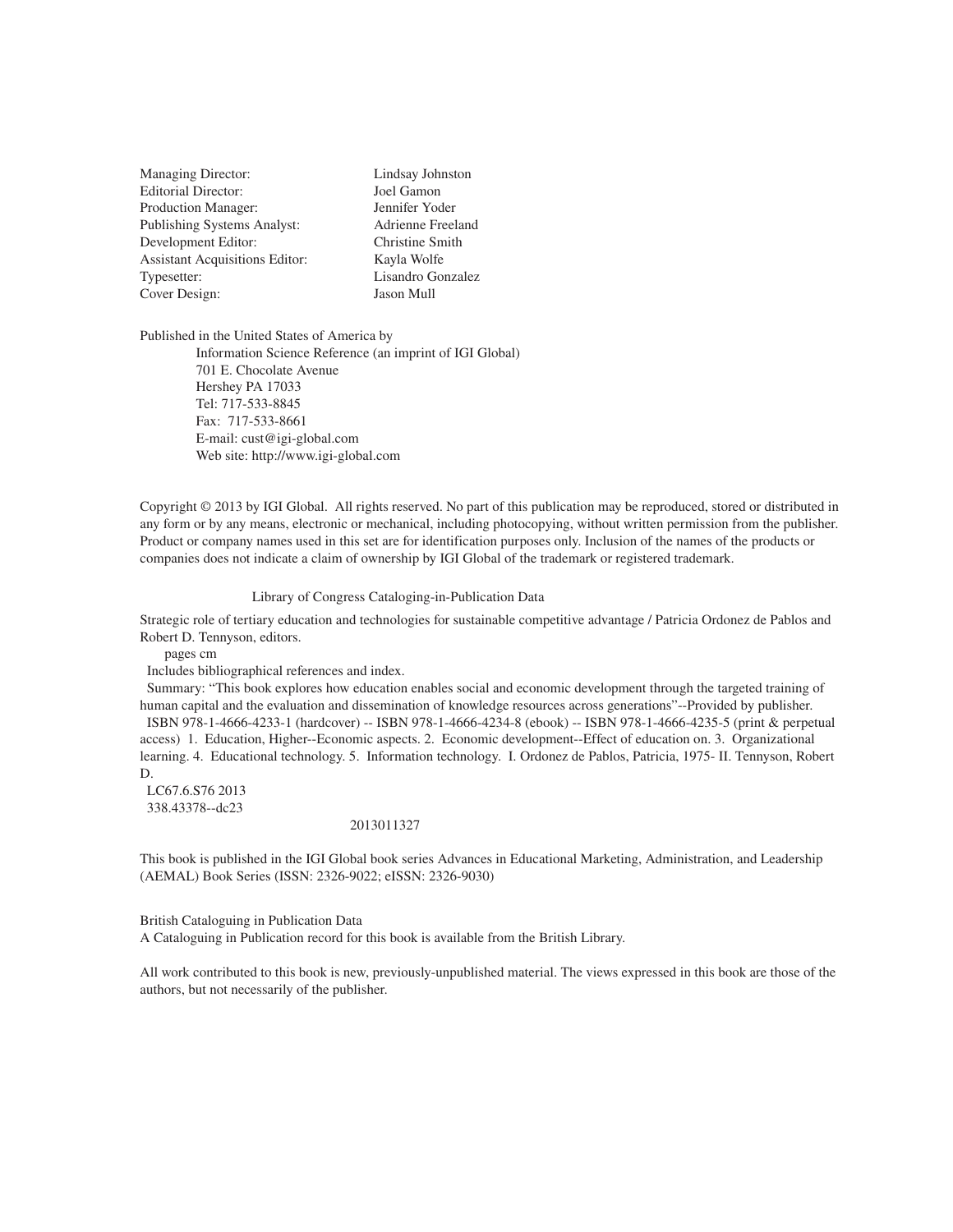# Chapter 9 E-Learning, Fuzzy Methods, and Sign Language Video to Enhance Teaching for Hearing Impaired

**Athanasios Drigas** *National Center for Scientific Research – Demokritos, Greece*

**Dimitris Kouremenos** *National Center for Scientific Research – Demokritos, Greece*

**John Vrettaros** *National Center for Scientific Research – Demokritos, Greece*

#### **ABSTRACT**

*This chapter discusses the e-learning methods that were used within the Dedalos project for the teaching of English (as a second language) to deaf and hearing impaired people through the use of Sign Language. Firstly, special educational e-content was developed using modern digital and animation technologies, which was divided into educational levels in accordance to the special needs of the deaf and hearing impaired students. In addition, this special educational content was embedded in a newly developed e-learning environment aiming at the distance training of the aforementioned target group. Apart from the educational material, special evaluation tests were embedded in the e-learning environment towards the assessment and evaluation of the skills of the students. Finally, an intelligent taxonomy system was used for setting the e-content to the right level as well as for the realization of the evaluation process. The procedure can be used in tertiary education.*

DOI: 10.4018/978-1-4666-4233-1.ch009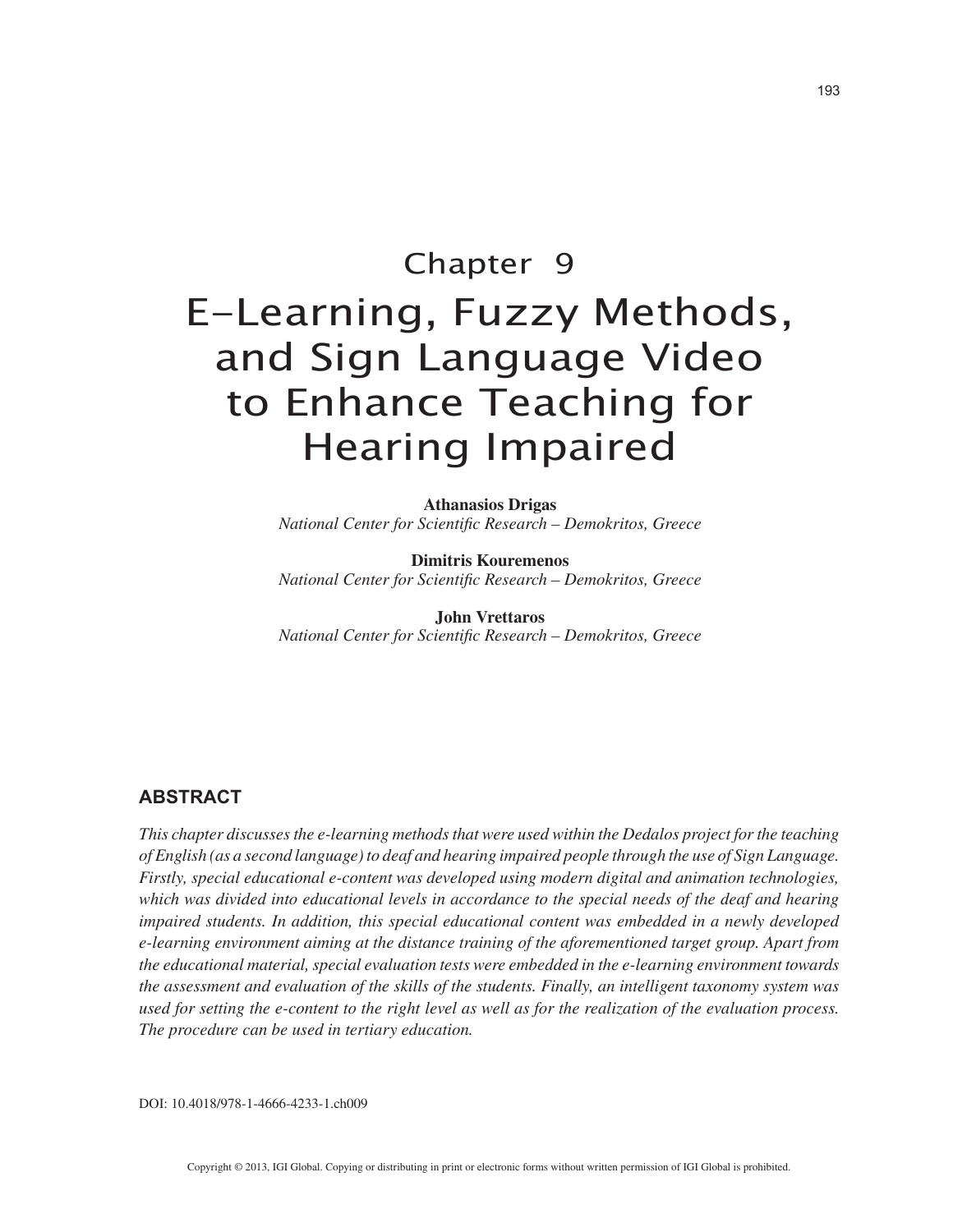#### **INTRODUCTION**

Despite the rapid evolution of ICT services and products, only a small percentage of these are used in linguistic training and even a smaller percentage of ICT services and facilities are used to support the linguistic training of disabled students and especially of the deaf students and the students with hearing disabilities (Drigas, Kouremenos, & Vrettaros, 2008).

Unfortunately, until quite recently, the majority of the ICT services targeted the common citizens and users and excluded people with disabilities and other sensitive community groups. This fact provokes and creates the phenomenon that is commonly known as "digital divide", or in other words, the exact opposite of e-inclusion, which is supported internationally by several policies, organized actions and also by projects such as the Dedalos project (UNESCO, 2002).

The promotion of the English language as a second language for Deaf and hearing impaired people whose first language is the sign language is the main objective of the Dedalos project. For this, special pedagogic methodology of distant linguistic training was designed and used as well as innovative educational e-content, suitably adapted to this special group of people. The whole process includes audits and evaluation of the linguistic skills of the e-students. The educational e-content has been designed to be divided into different levels according to the knowledge of the student. The system has been designed to evaluate the student and set the pedagogic material at the corresponding level using an intelligent taxonomy system. Particular emphasis was given to the quality and innovation of the educational material of selfpaced learning where new animation and digital video technologies were extensively used into the Sign Language of each participating partnercountry (Tavangarian et al., 2004; Rosenberg, 2000; Lewis, 2003; Drigas & Koukianakis, 2006).

Finally, the promotion of equality of the deaf and hearing impaired people through their participation in the European Community was another important element of the project. Nowadays, the English Language as a second language constitutes an important resource and asset in the professional field, for all individuals. It is a common ascertainment that the deaf and hearing impaired people face adaptation problems in their social activities, especially in the European countries, where English is used as the main communication language. The ICT sector uses mainly the English language and the vast majority of information on the Internet is in English, while the terminology used in the economy and e-commerce sector demands the effective mastery of the English language.

# **THE CHARACTERISTICS OF GSL (GREEK SIGN LANGUAGE)**

The Greek Sign Language (GSL) is a natural visual language used by the members of the Greek Deaf Community, which counts several thousands of native and non-native signers (Antzakas & Woll, 2002; Lampropoulou, 1992). It is used widely in the Greek deaf community and the estimation for GSL users is about 40,600 (1986 surveys of Gallaudet University). There is also a large number of hearing non-native signers of GSL, mainly students of GSL and families of deaf people (Lampropoulou, 1997; Bellugi & Fischer, 1972). The recent increase of mainstreamed deaf students in education, as well as the population of deaf students scattered in other institutions, minor town units for the deaf and private tuition may well double the total number of secondary and potential Sign language users (Kyle & Woll, 1985; Efthimiou & Katsoyannou, 2001). Official settings where GSL is being used include eleven deaf clubs in Greek urban centers and a total of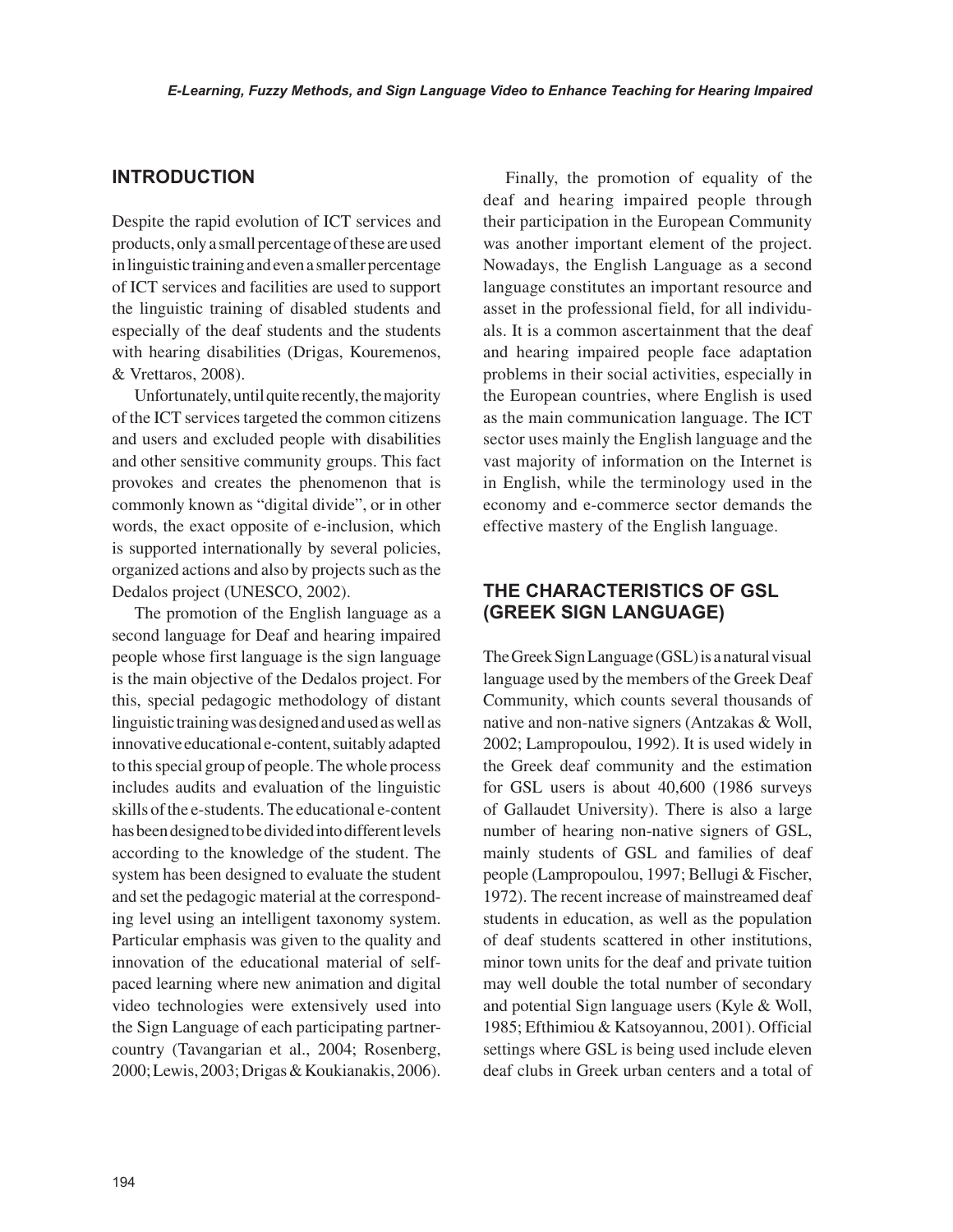fourteen deaf primary, secondary and tertiary educational settings (Logiadis & Logiadis, 1992; Brien & Brennan, 1993; Wilcox et al., 1994).

# **PRESENTATION OF THE 'DEDALOS' PROJECT**

The basic objective of the 'Dedalos' project is to support the equal rights of deaf people for their access and real participation in professional training (Phipps, Sutherland & Seale, 2002). Moreover, the main aim of the project is the promotion of the English language as a second language for the deaf and hearing impaired individuals through distant linguistic training using innovative educational material (e-content) suitably adapted to the needs of this special group of people. In the present Leonardo Da Vinci 'Dedalos' project the following steps were followed:

- 1. Development of an e-learning environment for the deaf and hearing impaired people, adapted to their special needs via their sign language. The environment has been designed and is based on the use of the advanced teleconference services of the Internet (network virtual classrooms) and offers a number of facilities and services that support education and training via an easy and user-friendly way, in the form of lifelong and continuous education and training for the deaf people.
- 2. Design and development of electronic informative and adaptive material (e-content) for the deaf and hearing impaired people on the Web. This informative material includes text and video (multimedia) and aims at the teaching of the English language. The material has been designed to be translated in its entirety in the sign language via streaming digital video according to the e-content specifications of the A.I.C.C.
- 3. Design and use of innovative e-learning methods for the Linguistic Training of self-paced learning. Processes of synchronous learning and collaborative methods of asynchronous self-paced learning were used (Moore, 1989; Moore & Kearsley, 2011; Naeve et al., 2006; Lytras, 2007; Lytras & Sicilia, 2005).
- 4. Design and operation of an application for lifelong and distance training of the English language. In this application, all the aforementioned actions and developments were designed and coordinated so that the desired outcome of training is available to the deaf community for application and evaluation that will lead to the final improvements of the central as well as of the subsidiary design and developments. Taking into account the circumstances in Greece, deaf people do not have the proportional financial resources in order to be equipped with suitable material and technical systems for the use of e-learning. This being the case, the project aims at the creation of centers of distance training into the deaf / hard of hearing associations so that through the proportional material – technical equipment and parallel training of the teachers of deaf people, the services of the new Information Society will be provided to the deaf and hearing impaired people.

# **AN E-LEARNING PLATFORM FOR THE DEAF AND HEARING IMPAIRED INDIVIDUALS**

# **The E-Learning Platform**

The 'Dedalos' environment has been designed using asynchronous services for the delivery of the educational material as well as modern and asynchronous services of communication and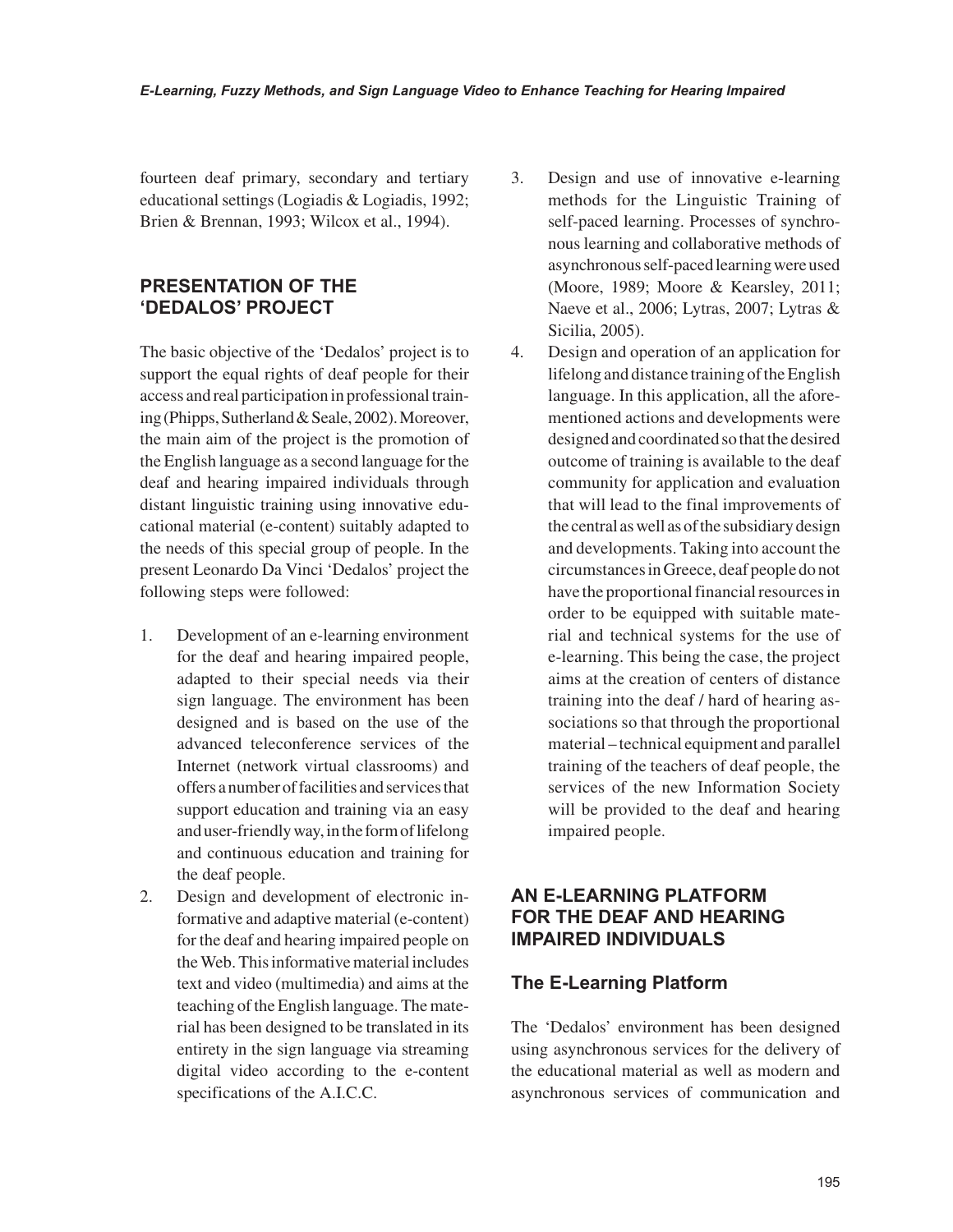collaboration, trying to exceed the exclusions that are related with the time and the place of training but also to satisfy the needs of deaf and hearing impaired students with a variety of possibilities of equipment and communication.

Furthermore, the model of the visual classroom has been designed using videoconference services through images, at the same time with the possibility of realization of cooperative realtime activities (whiteboard, application sharing, file sharing).

Apart from the designed visual classroom model, the model of supported self learning is also in use. A basic rule that should condition the systems of tele-education for self learning is the control. This means that the educated person is simultaneously able to use the course but is also able to intervene in the flow and its structure. In this designed model the strategy is learner centered.

The designed services that are provided by the environment are categorized into three fundamental axes:

- **Visual Order:** Line of courses in real time with the possibility of interaction through the Internet.
- **Self-Instruction:** Access (search and recuperation) to training and informative material for various cognitive and more general subjects that interest teachers.
- **Cooperative Learning:** Communication and attendance in thematic circles of discussions and development of cooperative activities.
- **Files:** You can upload files to the server. Students do not have access to these files unless you link them to another part of the site (more on that later). A file can be text documents, sound files, spreadsheets, and more.
- **Grades:** There is the ability of grades of tests, quizzes and projects that students have done.
- **Questionnaire:** The Questionnaire module allows users to complete online feedback style forms using a variety of user input methods.
- **Scorm/AICC:** The Scorm activity allows you to include a Scorm lesson in e-learning platform. Scorm is a common system for putting together online learning experiences, and there are many packages that can export activities in a Scorm format.
- **Survey:** You can add pre-built surveys to the class. These are typically used for online, distance learning courses.
- **Wiki:** You can add a Wiki to you class. A wiki is similar to a blog (Web log or journal), except everyone can contribute, edit, comment, etc. In general, wiki posts are not approved by a central administrator, so the content can be built very quickly (don't worry – the teacher can always edit any wiki page!).
- **RSS Feeds:** The e-learning platform supports outgoing (out of Moodle) RSS feeds. This option needs to be enabled by your administrator. Once enabled, RSS is available in the Forum and Glossary modules. RSS is a technology where visitors to your site can choose to have the site send new postings to an RSS aggregator (a collector). RSS allows a user to build a custom news service. When users "subscribe" to your RSS-enabled page, they will get new postings from forums and/or new entries in glossaries without having to visit the e-learning site every day. The end user does need a way to collect the news-feed, called an aggregator. Some aggregators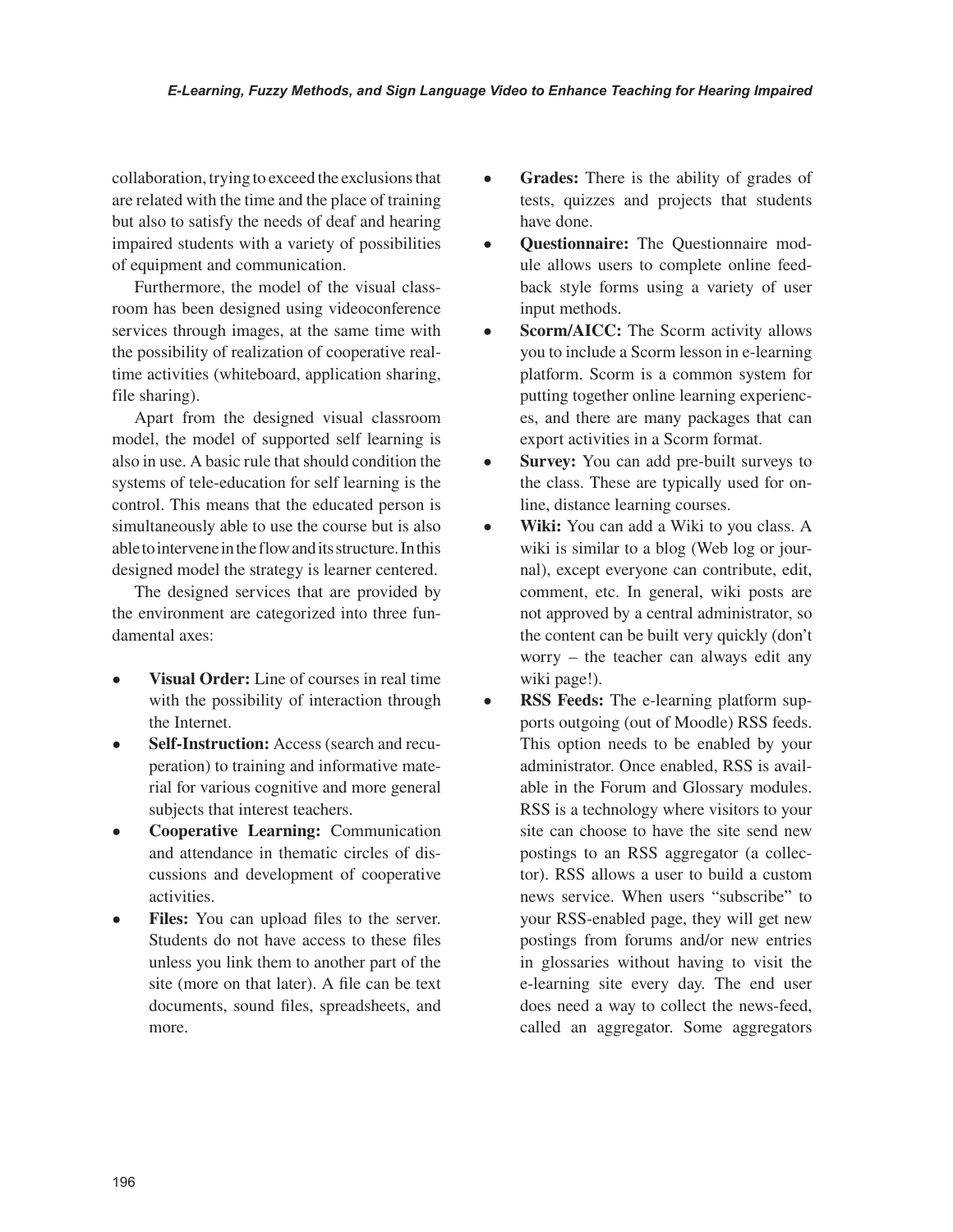can be found at: http://www.bloglines. com/ (Web based), http://www.fastbuzz. com/main.jsp (Web based), or you can put RSS into a search engine to find more. Fortunately, MOST of the current browsers (Firefox, Safari, Netscape Navigator, Internet Explorer) allow RSS feeds to appear directly in the browser.

# **The E-Content**

The purpose of the discussed special e-learning environment could be summarized as teaching – tutoring deaf students in order to meet the ESOL level 1 and level 2 standards (developed by the Department for Education and Skills [DfES] and the Basic Skills Agency [BSA]). One could figure out that each of these two levels consists of the same five sections namely A, B, C, D, and E. Their semantic differential is located on the language skills acquisition each level defines as necessary and appropriate.

An abstract e-learning schema of the final system is the following: The learning process consists of three phases. Each individual deaf student must successfully complete each phase in order to proceed to the next. Also, a fundamental assumption is that there exists a (logical - obvious) priority list containing all sections in a certain ascending order.

Section Priority List:

- 1. Letter recognition and alphabetical order
- 2. Spelling vocabulary
- 3. Grammar sentence structure
- 4. Reading
- 5. Writing

The e-learning process is presented in length in the next paragraphs. Moreover, some key issues are being analyzed.

**Phase 1:** Acquiring the necessary language skills for each individual section. Per section questions or questionnaires are interchanged with corresponding instruction/lesson sessions. This process ends only after the deaf individual completes all sections successfully. In case an accurate assessment (according to statistical thresholds) of the student's language level cannot be reached, more questions are employed.

- **Phase 2:** Acquiring language skills relevant to each section and to the section(s) lying above it. The deaf student is provided with questions relevant to a certain section and simultaneously relevant to all the corresponding prerequisite sections (of the section under consideration). Two issues are of vital importance; answers could be simultaneously right according to some sections and wrong according to others and also the part of an answer relating to a specific section could be partially right. Moreover, the question itself exhibits different, in general, degree of relevance/weight with respect to each individual section.
- **Phase 3:** Overall verification evaluation of the student's exact language level. Questions at this phase are more complex combining various arbitrary sections, which are chosen randomly instead of being selected in some formal way (for instance by depending on a priority table). Although these questions differ from the questions of Phase 2, their construction and internal structure is similar.

# **Adaptive Fuzzy Subsystem for Assessing the Learning Procedure**

The fuzzy inference system is a popular computing framework based on the concepts of fuzzy set theory, fuzzy if then rules and fuzzy reasoning. It has found successful applications in a wide variety of fields. Because of its multidisciplinary nature, the fuzzy inference system is known by numerous other names, such as fuzzy-rule-based system, fuzzy expert system, fuzzy model, fuzzy associative memory and simply fuzzy system.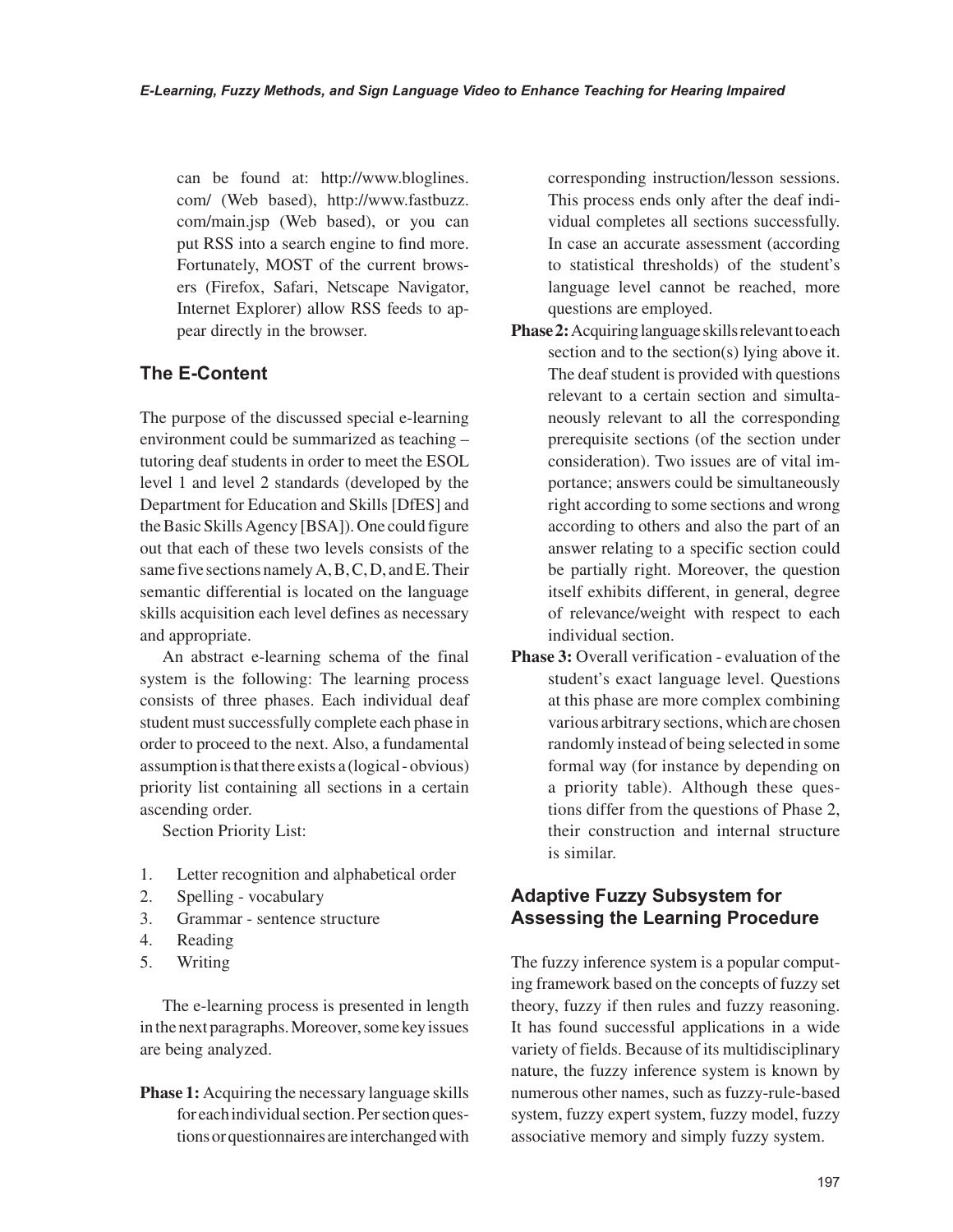The basic structure of a fuzzy inference system consists of three conceptual components: a rule base, which contains a selection of fuzzy rules; a database (or dictionary), which defines the membership functions used in the fuzzy rules; and a reasoning mechanism, which performs the inference procedure upon the rules and given facts to derive a reasonable output or conclusion.

The target system under consideration is the language skill evaluation - assessment expert subsystem of the e-learning environment. The fuzzy system is then expected to be able to reproduce the behavior of the target system.

Literally, the designed expert system, which is part of the general e-learning environment, demonstrates functionality equivalent to adaptive fuzzy inference systems. Correspondingly, the proposed architecture - model is referred to as AFELS, which stands for Adaptive Fuzzy E-Learning Subsystem.

#### **DESCRIPTION OF AFELS**

#### **Overview**

Dedalos learners undertake a mini-test at the end of each module to assess their understanding of the learning points covered. The results of these tests are passed to the DEDALOS SYSTEM and subsequently to tutors via expert system, AFELS (Adaptive Fuzzy E-Learning Subsystem).

Each mini-test comprises a series of multiple choice questions and each answer option selected provides AFELS with two types of data; test data and training data. Pedagogical experts have assigned educational values to the test and training data which, in turn, allows AFELS to assess the learner understanding of the module.

The rest of this section describes these two data types and how values are assigned to them.

#### **Purpose and Transmission of Test Data**

Test data assesses how relevant a question is against one the following areas of learning:

- Letter recognition and alphabetical order
- Spelling/vocabulary
- Grammar/sentence structure
- Reading
- Writing

Test data also evaluates the answer options against the five areas of learning and specifies whether the answer is correct, partially correct or incorrect.

Once the learner has completed the mini-test, test data is silently sent to the DEDALOS SYSTEM by http for subsequent use by the tutor via AFELS.

#### **Assignment of Test Data**

First, each question is assigned a relevance value of between 0 and 4 by a pedagogical expert. For example, the question, "Which sign is in capital letters?" mainly tests the learner's skills in section A so receives a relevance value of 4 here. It is also about an underpinning reading skill at a low level so is given a relevance value of 1 in section D. It does not test spelling/vocabulary, grammar/ sentence structure or writing at all so these sections receive a relevance value of 0 (see Table 1).

Second, each answer option is assigned evaluation values. Evaluation values are also set against the five learning areas. However, the minitests comprise two types of multiple choice ques-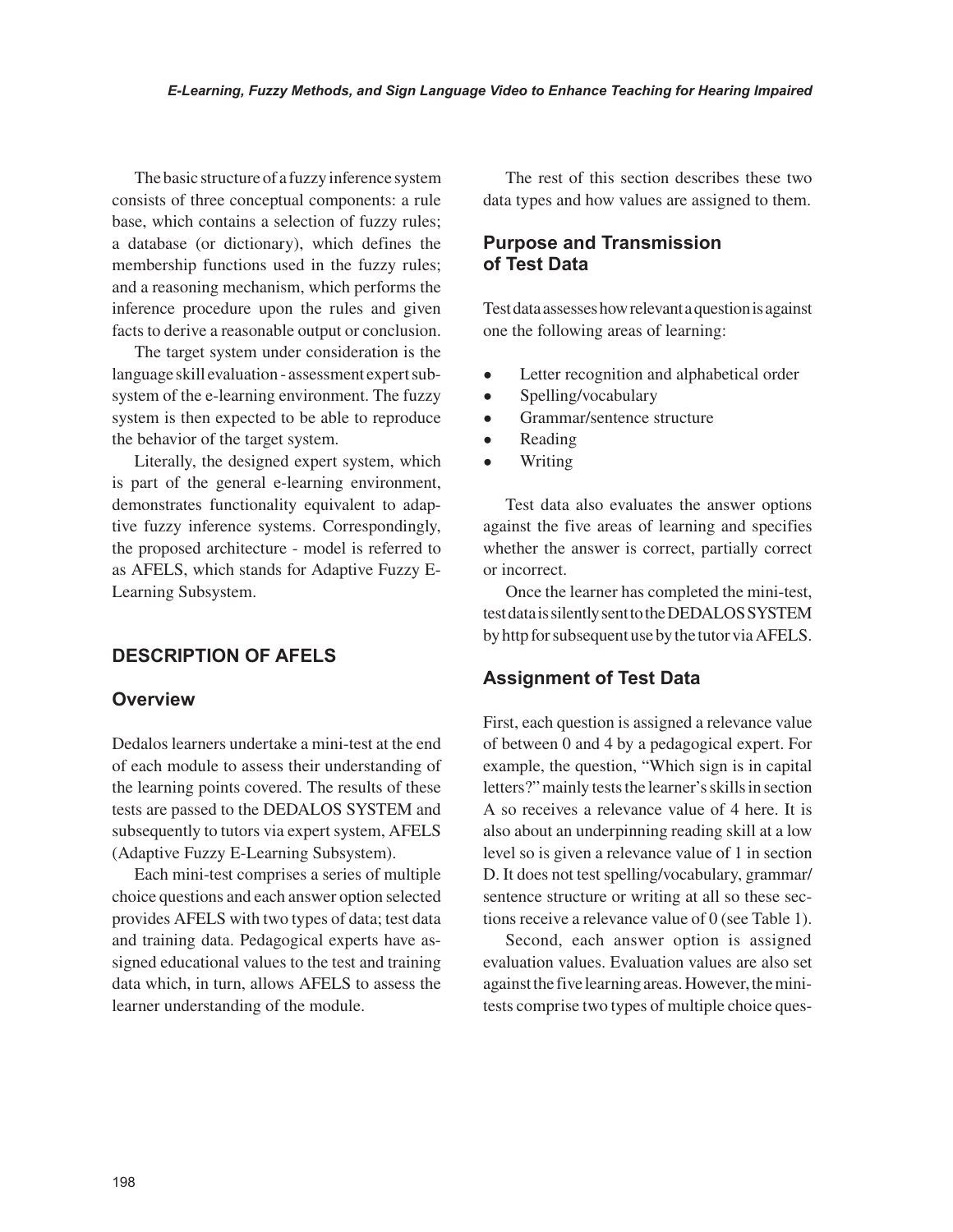*Table 1. Relevance value* 

| <b>Section</b><br>Code | <b>Section Name</b>                            | <b>Relevance</b><br><b>Value</b> |
|------------------------|------------------------------------------------|----------------------------------|
| А                      | Letter recognition and alphabeti-<br>cal order |                                  |
| в                      | Spelling/vocabulary                            |                                  |
| C                      | Grammar/sentence structure                     |                                  |
| D                      | Reading                                        |                                  |
| E                      | Writing                                        |                                  |

tions, single select and multi select. While the principle behind the assignment of evaluation values remains the same, a different form of the data set is sent to AFELS for each question type.

In single select questions there is only one correct answer. For example in the question "Which sign is in capital letters?" option 2 is the only correct answer and the evaluation values are assigned as shown in Table 2.

Hence,

- Is assigned to cell 2A because the answer option is correct and the question is relevant to area A - Letter recognition and alphabetical order.
- Is assigned to cell 2D because the answer option is correct and the question is relevant to area D - Reading
- 0.3 is assigned to cell 4A because the answer option 'Staff Only' is partially correct as it contains two capital letters and the question is relevant to area A
- 0.3 is assigned to cell 4D because the answer option 'Staff Only' is partially correct as it contains two capital letters and the question is relevant to area D
- 0 is assigned where an answer option was wrong but the question is relevant to the learning area
- $-1$  is assigned where an answer option was wrong and the question is not relevant to the learning area

In this example of a single select question where the learner selects option 2, the following string is sent to AFELS: [1.0,4,-1,0,-1,0,1.0,1,-1,0]

In multiple select questions there can be two or more correct answers. For example, in the question "Which of these are capital letters?" there are three correct answers (options 2, 3, and 6) and the evaluation values are assigned as shown in Table 3.

The question is primarily devised to test the learner's knowledge of area A - Letter recognition and alphabetical order and to a lesser extent knowledge of area D - Reading.

The following values are assigned to the correct answer options (2, 3 and 6):

- **Section A:** 1.0 because the answer is correct and the question is relevant to this area.
- **Section D:** 1.0 because the answer is correct and the question is relevant to this area.
- **Sections B, C and E:** -1 because the question is not relevant to these areas.

| <b>Answer Code</b> | <b>Answer Options</b> | <b>Correct/Incorrect</b> | <b>Evaluation Values</b> |     |     |     |  |
|--------------------|-----------------------|--------------------------|--------------------------|-----|-----|-----|--|
|                    |                       |                          | A                        |     |     |     |  |
|                    | open                  | Incorrect                |                          | ÷.  | - 1 |     |  |
|                    | <b>NO ENTRY</b>       | Correct                  | 1.0                      | - 1 | - 1 | 1.0 |  |
|                    | closed                | Incorrect                |                          | - 1 | - 1 |     |  |
|                    | <b>Staff Only</b>     | Incorrect                | 0.3                      | -   | - 1 | 0.3 |  |

*Table 2. Evaluation values*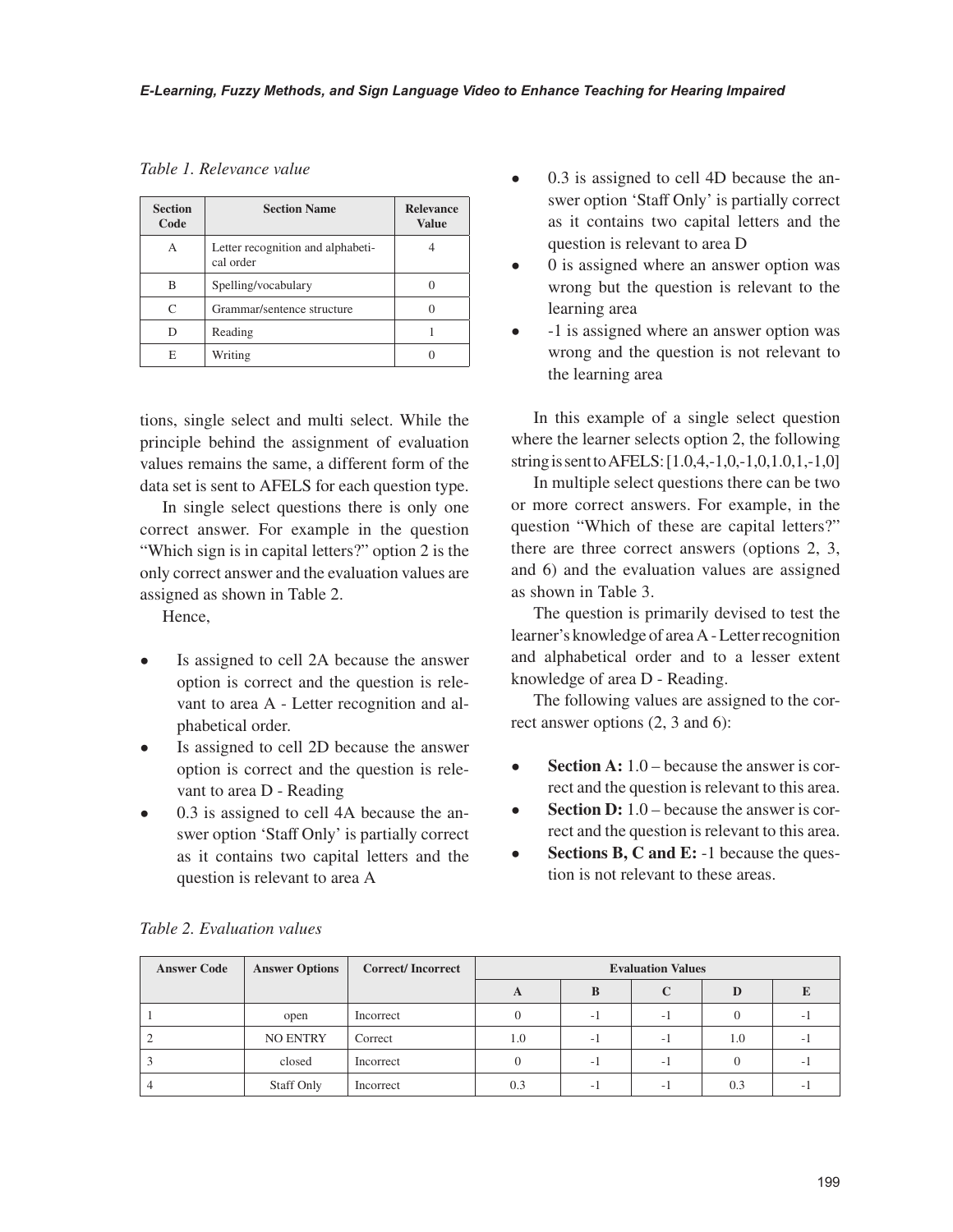*Table 3. Evaluation values* 

| Answer | Answer         | <b>Correct/Incorrect</b> | <b>Evaluation Values</b> |      |      |     |  |
|--------|----------------|--------------------------|--------------------------|------|------|-----|--|
| Code   | <b>Options</b> |                          | A                        | B    |      |     |  |
|        | $\mathbf{V}$   | Incorrect                |                          | - 1  | - 1  |     |  |
|        | G              | Correct                  | 1.0                      | $-1$ | $-1$ | 1.0 |  |
|        | $\sqrt{ }$     | Correct                  | 1.0                      | - 1  | $-1$ | 1.0 |  |
|        |                | Incorrect                |                          | - 1  | - 1  |     |  |
|        | h              | Incorrect                |                          | - 1  | - 1  |     |  |
|        | B              | Correct                  | $1.0^{\circ}$            | - 1  |      | 1.0 |  |

If we assume the learner selects options 1, 2 and 3 but the correct answer is option 2, 3 and 6. The following string is sent to AFELS:

 $[4,0,0,1,0]$  $[0,1,1,0,0,1]$  $[1,1,1,0,0,0]$  $[0,-1,-1,0, 1$ ][1,-1,-1,1,-1][1,-1,-1,1,-1[0,-1,-1,0,-1][0,-1,-1,0,-1][1,-1,-1,1,-1]

where the first set of values within square brackets is the question's relevance (blue), the second set of values is the correct answer (green), the third set of values is the learner's answer (red) and the following six sets of values are the six answer options' evaluation values (black).

#### **Purpose and Transmission of Training Data**

It is considered by pedagogical experts that a learner who selects one combination of answers could show more or less understanding than a learner who selects another. Training data values are assigned to specific combinations of answer options.

Training data values are assigned in advance and passed to the AFELS system manager to be input directly onto the expert system before training begins.

#### **Assignment of Training Data**

Evaluation values and training data values are the same for single select questions as there is only one correct answer option. However, in multi select questions evaluation values and training data values may differ. In multi select questions more than one answer is required in order to be completely correct. The learner may still demonstrate partial understanding by selecting say two out of three correct answers.

In this example, "Which three adjectives can you use to describe a car?" the training data values are assigned to five answer option combinations. A, B, C, D and E refer to the learning areas while OS is an overall skill value and represents the pedagogical expert's view of the learners overall language skills based on the combination of answers selected (see Table 4).

Even though combinations 2, 3, and 4 are not completely correct, the pedagogical expert considered that they demonstrated an understanding of the question and assigned positive values to them. If the learner selects any other combination, data values of 0 are assigned for areas that are relevant to the question and -1 for areas that are not. 0 is assigned as an overall skill value.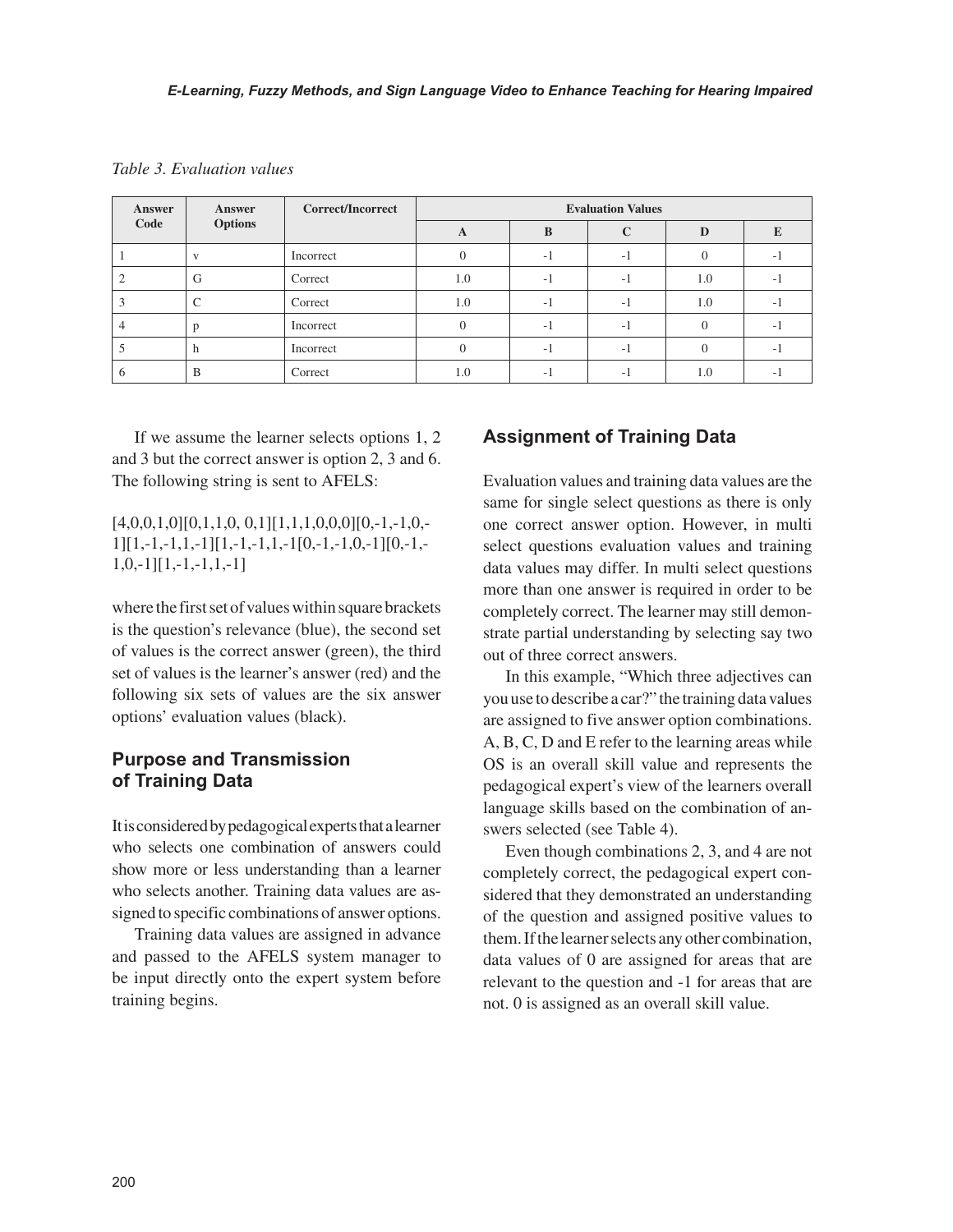| <b>Answer Option</b><br><b>Combination Code</b> | <b>Answer Option Combination</b>                      | $\mathbf{A}$ | B    | $\mathbf C$ | $\bf{D}$ | E    | <b>OS</b> |
|-------------------------------------------------|-------------------------------------------------------|--------------|------|-------------|----------|------|-----------|
|                                                 | New (correct)<br>Smart (correct)<br>Small (correct)   | $-1$         |      |             |          | $-1$ |           |
| $\overline{2}$                                  | New (correct)<br>Young (incorrect)<br>Smart (correct) | $-1$         | 0.6  | 0.6         | 0.6      | $-1$ | 0.6       |
| 3                                               | New (correct)<br>Smart (correct)<br>Happy (incorrect) | $-1$         | 0.6  | 0.6         | 0.6      | $-1$ | 0.6       |
| 4                                               | New (correct)<br>Young (incorrect)<br>Small (correct) | $-1$         | 0.6  | 0.6         | 0.6      | $-1$ | 0.6       |
| 5                                               | All others combinations                               | $\Omega$     | $-1$ | $-1$        | $\Omega$ | $-1$ | $\Omega$  |

*Table 4. Which three adjectives can you use to describe a car?* 

#### **CONCLUSION**

The implementation of an intelligent system for the evaluation of deaf students is in the immediate future work plans, in the framework of this project.

The final system uses modern techniques of neural networks and fuzzy logic. This system classifies the student in knowledge levels, which also determines the final structure of the educational material. More analytically, it is a system of measurement of the level of acquisition of knowledge and skills of the student for the duration of the training process.

The official approach becomes with the use of a short test in each unit. However, it is known that the process of learning is figured with various students behaviors that depend on the experience, the background, and the particularities of the student. The approach that will be developed is the classification of various behaviors through unclear (fuzzy) proposals and their connection through fuzzy rules, which will be used by an experienced system. The experienced system will choose the most suitable strategy for each student. All the processes will become through the follow-up of a hypertext environment through which we can

represent the behavior of the student and which constitutes the condition in order to have the possibility of fuzzy inference.

The main limitations of the study are divided into linguistic, educational and technical limitations. Most of the limitations are typical in video streaming projects, and were expected before the beginning of the project. From a linguistic and educational point of view, the major issues that need to be addressed are the following:

In some areas of the language there are no standardized signs, so there may be some theoretical objections as to the use of particular entries. However, a platform such as the one described in this article allows multiple translations but also has some limitations as to the size of the files since these files have to be published in the form of streaming video through the Web. A second problem is the ability to make changes in the database of video files.

The data available in GSL, for example when compared with data in Greek, are dauntingly scarce. Error correction mechanisms were sought after, in order to assure reliability of results. Such back-up mechanisms are the use of approved dictionaries, the consulting of the Pedagogical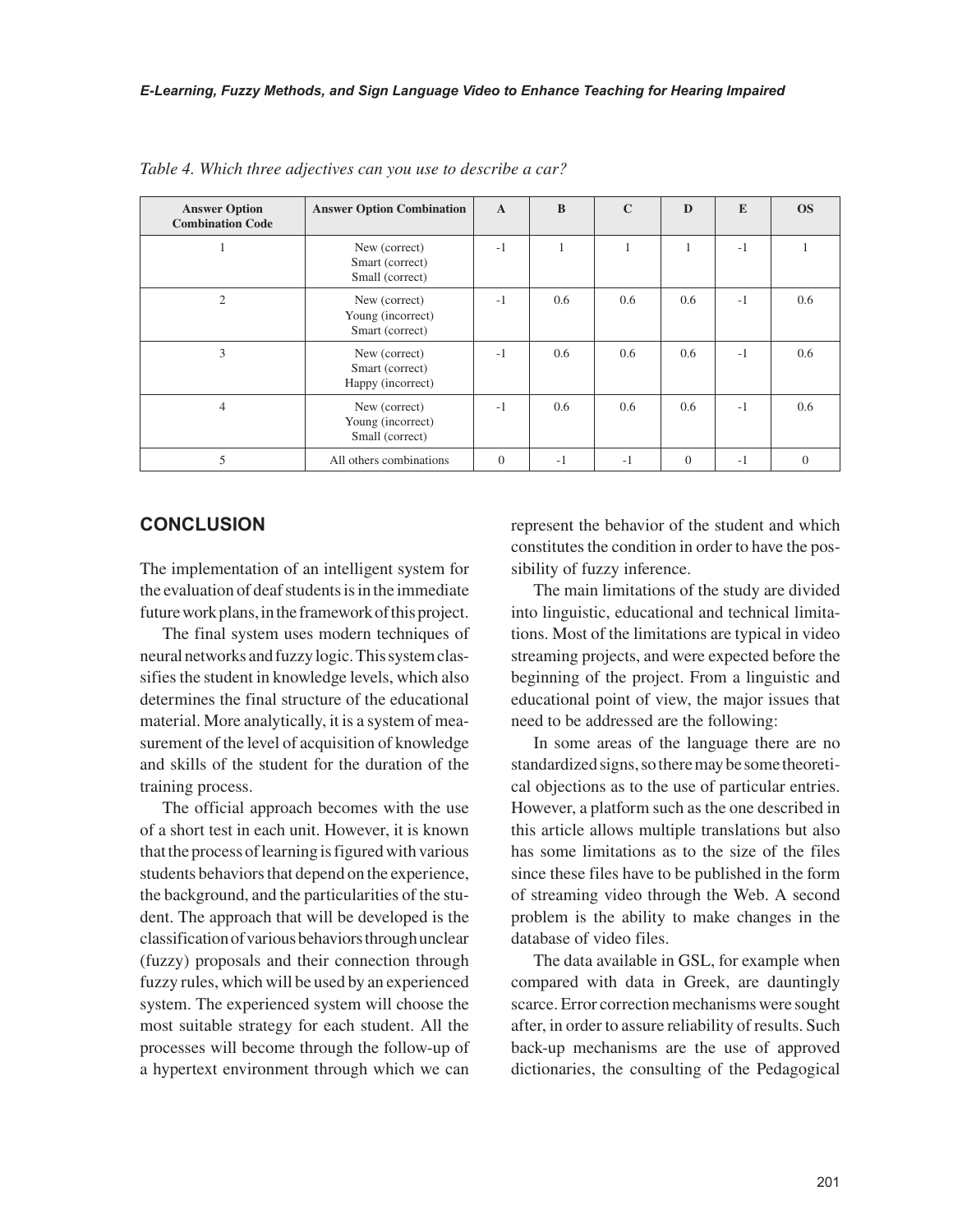Institute and the feedback from the deaf community along with the continuing data from GSL linguistic research.

Lastly, all schools in Greece have access to the Internet, deaf settings included. In practice however, there are many more accessibility barriers for a considerable number of deaf students who have additional special needs. Relevant provisions have been made according to general accessibility principles for these students (as to text size, keyboard settings etc) but the pilot implementation of the project after six months has indicated more points for development.

Technical problems include the following:

A qualitative videoconference sign language communication is highly expensive in terms of bandwidth. Especially in the case of multipoint continuous presence communication the demand of bandwidth is multiplied according to the number of the conferring signers. Under these circumstances, DSL links of at least 384Kbps are considered as the minimal requirement for a Sign Language Virtual Classroom.

Given that the platform under discussion consists of an original research object, successful completion of its development has opened the way to a complete support system for the education of the deaf community members in Greece.

# **REFERENCES**

Antzakas, K., & Woll, B. (2002). Head movements and negation in Greek sign language. In *Proceedings of the International Gesture Workshop on Gesture and Sign Languages in Human-Computer Interaction*. London: Springer-Verlag.

Bellugi, U., & Fischer, S. (1972). A comparison of sign language and spoken language. *Cognition Journal*, *1*(2-3), 173–200. doi:10.1016/0010- 0277(72)90018-2.

Brien, D., & Brennan, M. (1993). *Dictionary of British sign language: Compiled by the British deaf association*. London: Faber and Faber.

Drigas, A., Kouremenos, D., & Vrettaros, J. (2008). Teaching of English to hearing impaired individuals whose mother language is the sign language. [LNCS]. *Proceedings of Emerging Technologies and Information Systems for the Knowledge Society*, *5288*, 263–270. doi:10.1007/978-3-540- 87781-3\_29.

Drigas, A. S., & Koukianakis, L. G. (2006). An open distance learning e-system to support SMEs E-enterprising. In *Proceedings of the 5th WSEAS International Conference on Artificial Intelligence, Knowledge Engineering, Databases (AIKED 2006)*, (pp. 297-302). WSEAS.

Efthimiou, E., & Katsoyannou, M. (2001). Research issues on GSL: A study of vocabulary and lexicon creation: Studies in Greek linguistics. *Computational Linguistics*, *2*, 42–50.

Kyle, J. G., & Woll, B. (1985). *Sign language: The study of deaf people and their language*. Cambridge, UK: Cambridge University Press.

Lampropoulou, V. (1992). Meeting the needs of deaf children in Greece: A systematic approach. *Journal of the British Association of Teachers of the Deaf*, *16*, 33–34.

Lampropoulou, V. (1997). *Greek sign language research: Comments on phonological analysis*. Athens, Greece: Academic Press.

Lewis, M. (2003). *Interactive multimedia pedagogy: How interactivity supports learning*. Retrieved from http://www.thelearningcurve.com/ lessons/resources/media/TLC\_interactive%20 pedagogy.pdf

Logiadis, N., & Logiadis, M. (1992). *Dictionary of sign language*. Athens, Greece: Potamitis Press.